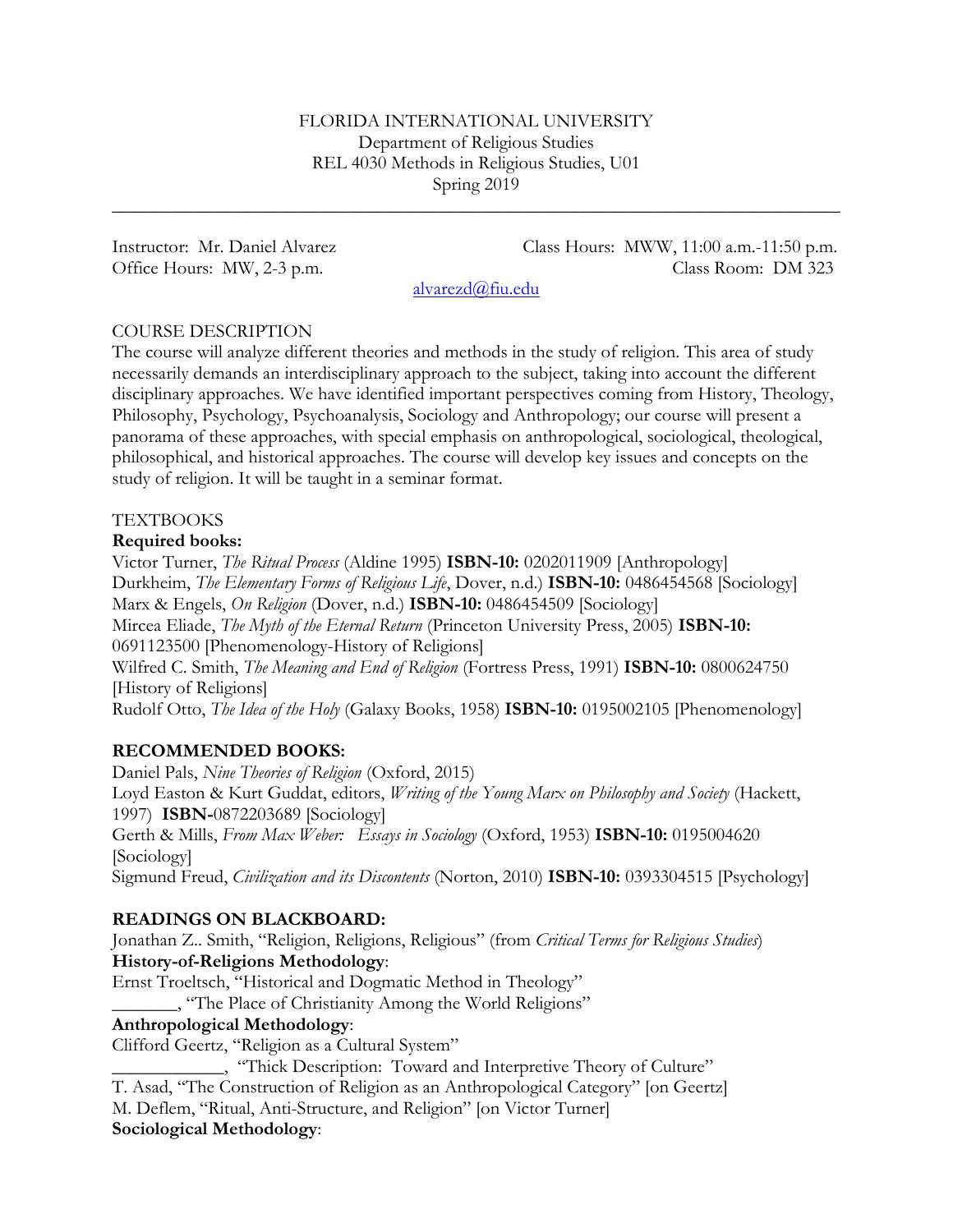Peter Berger, selection from *The Sacred Canopy* **Phenomenological Methodology**: Martin Heidegger, "Letter on Humanism" Jurgen Habermas, "Religion in the Public Sphere" Selbo, "Religion and Rationality: Review of Habermas' *The Power of Religion in the Public Sphere* **Liberation Theology Methodology**: Clodovis Boff, Épistemology and Method of Liberation Theology" Peter Phan, "Method in Liberation Theologies" **Feminist Methodology**: Rosemary Ruether, "Feminist Theology: Methodology, Sources, and Norms" Mernissi, "The Hijab and the Veil," from *The Veil and the Male Elite* Mahmoud, "The Subject of Freedom," from *The Politics of Piety* **Post-Structuralist Methodology**: Michel Foucault, "Truth & and Power" \_\_\_\_\_\_\_\_\_\_\_\_\_, "Governmentality" Lemke, "Foucault, Governmentality, and Critique" [on Foucault] C. Gordon, "Governmental Rationality: An Introduction" [on Foucaulty] **Pschological Methodology**:

Kroeber, "Totem and Taboo in Retrospect" [on Freud]

#### COURSE REQUIREMENTS AND GRADES

1. Research paper (10-12 pages) on a course topic or one agreed in advance with the instructor (40% of grade).

2. One 2-page (double spaced) presentation on the reading for a particular week.

| A     | 95-100 | €      | 72-75    |
|-------|--------|--------|----------|
| $A -$ | 91-94  | C-     | 69-71    |
| $B+$  | 88-90  | $D+$   | 67-68    |
| B     | 83-87  | $\Box$ | 63-66    |
| $B -$ | 79-82  | F      | $0 - 62$ |
| $C+$  | 76-78  |        |          |

#### COURSE OUTLINE

#### Week 1

Introduction: Syllabus, Requirements, Textbooks, Overview of course *Required Reading*: Alvarez, "The Study of Religion in the West: 1800-1960"

Jonathan Z.. Smith, "Religion, Religions, Religious" (from *Critical Terms for Religious Studies* (Blackboard).

Ernst Troeltsch, "Half a Century of Theology: A Review" (1908), 58-76; and "The Place of Christianity Among the World Religions" (1923) (Blackboard). *Recommended* "Historical and Dogmatic Method in Theology" (1898).

#### Week 2

Selections from Marx & Engels, *On Religion: Theses on Feuerbach* (69-72); Engels, *The Peasant War in Germany* (97-118). *Recommended*: *Introduction to Critique of Hegel's Philosophy of Right* (41-58); Engels,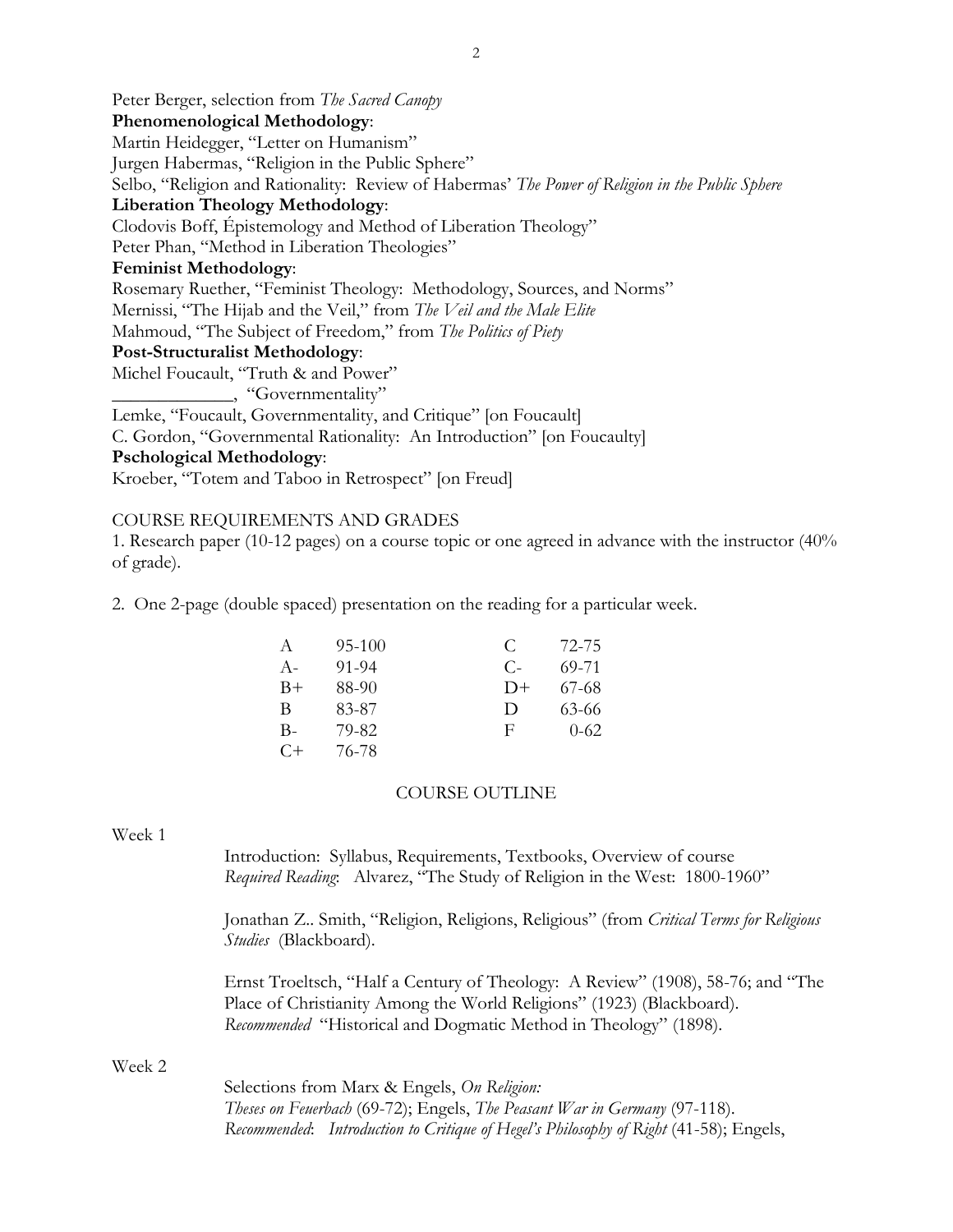|        | Feuerbach and the End of Classical German Philosophy (213-268).; Marx & Engels, The<br>Communist Manifesto (Blackboard); Estranged Labor (Blackboard);                                                                                                                                        |
|--------|-----------------------------------------------------------------------------------------------------------------------------------------------------------------------------------------------------------------------------------------------------------------------------------------------|
|        | Selections from Easton & Guddat, Writings of the Young Marx on Philosophy and Society:<br>Toward the Critique of Hegel's Philosophy of Law: Introduction (249-264); The German<br>Ideology (403-442).<br>Recommended: Economic and Philosophic Manuscripts of 1844 (283-337); The Holy Family |
|        | $(361-398).$                                                                                                                                                                                                                                                                                  |
|        | CASE STUDY I: The Bhagavad Gita                                                                                                                                                                                                                                                               |
| Week 3 |                                                                                                                                                                                                                                                                                               |
|        | Selections from Durkheim, The Elementary Forms of Religious Life:<br>Introduction (13-33); Preliminary Questions (37-63); Origins of these Beliefs-End (235-262);<br>Conclusion (462-496).                                                                                                    |
|        | Selections from Max Weber, Essays in Sociology.<br>The Sociology of Charismatic Authority (245-252); "The Social Psychology of the World<br>Religions" (267-301).                                                                                                                             |
|        | Recommended: Bureacracy (196-244); The Protestant Sects and the Spirit of Capitalism (302-<br>$322$ ).                                                                                                                                                                                        |
|        | CASE STUDY II: Early Catholicism                                                                                                                                                                                                                                                              |
| Week 4 | Rudolf Otto, The Idea of the Holy (1-71).                                                                                                                                                                                                                                                     |
| Week 5 | Rudolf Otto, The Idea of the Holy (109-142; 175-178).                                                                                                                                                                                                                                         |
|        | Olson, pp. 100-124, Ch. 4: "Phenomenology and the Science of Religion"<br>(Blackboard); L. E. Schmidt, "The Making of Modern 'Mysticism'."                                                                                                                                                    |
| Week 6 |                                                                                                                                                                                                                                                                                               |
|        | Mircea Eliade, The Myth of the Eternal Return (1-92; 93-162).<br>Olson, pp. 157-160, Ch. 5: "History of Religions" (Blackboard); Northrup Frye,<br>"Review: World Enough without Time" (Blackboard).                                                                                          |
|        | Martin Heidegger, "Letter on Humanism" (Blackboard).                                                                                                                                                                                                                                          |
| Week 7 |                                                                                                                                                                                                                                                                                               |
|        | Selections from Wilfred C. Smith, The Meaning and End of Religion (15-79; 119-153;<br>154-169; 193-202).                                                                                                                                                                                      |
|        | T. Asad, "Reading a Modern Classic: W.C. Smith's The Meaning and End of Religion"<br>(Blackboard).                                                                                                                                                                                            |
| Week 8 |                                                                                                                                                                                                                                                                                               |
|        | Clifford Geertz, "Religion as a Cultural System" and "Thick Description: Toward<br>and Interpretive Theory of Culture" (Blackboard); T. Asad, "The Construction of                                                                                                                            |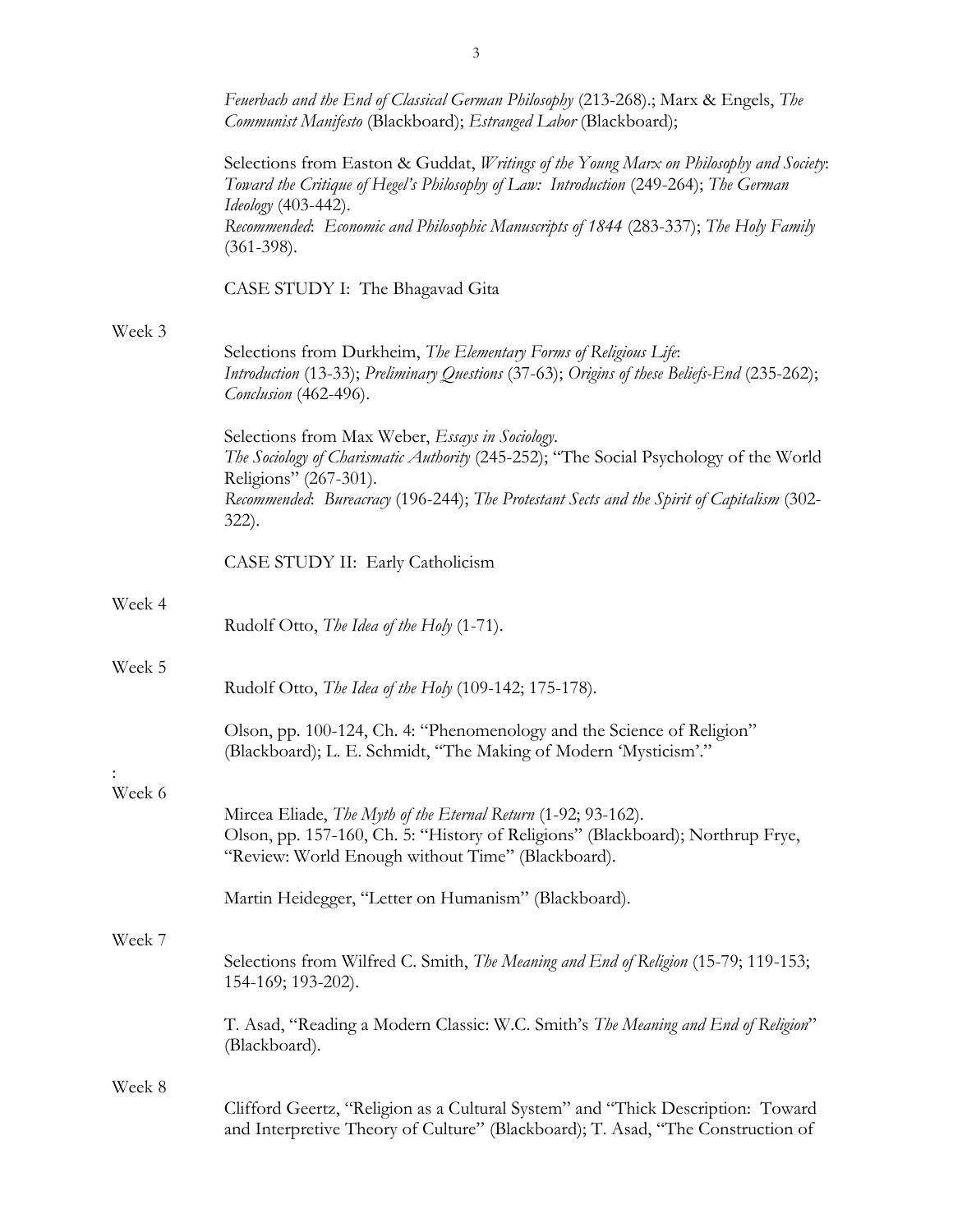|         | Religion as an Anthropological Category" [on Geertz, Blackboard];                                                                                                                                                              |  |
|---------|--------------------------------------------------------------------------------------------------------------------------------------------------------------------------------------------------------------------------------|--|
|         | Selections from Victor Turner, The Ritual Process<br>"Liminality and Communitas" (94-130); "Communitas: Model and Process" (131-<br>165); M. Deflem, "Ritual, Anti-Structure, and Religion" [on Victor Turner,<br>Blackboard]. |  |
| Week 9  |                                                                                                                                                                                                                                |  |
|         | Selection from Peter Berger, The Sacred Canopy<br>Chapter 1, "Religions and World Construction"; Chapter 2, "Religion and World<br>Maintenance" (Blackboard).                                                                  |  |
|         | CASE STUDY III: Kingship Propaganda in Ancient Israel                                                                                                                                                                          |  |
| Week 10 | Liberation Theology<br>Clodovis Boff, Epistemology and Method of Liberation Theology"<br>Peter Phan, "Method in Liberation Theologies"                                                                                         |  |
|         | CASE STUDY IV: Prophetic Critique of Kingship in Ancient Israel; Luther's and<br>Calvin's Critique of Roman Catholicism in the Reformation                                                                                     |  |
| Week 11 | Spring Break (no classes)                                                                                                                                                                                                      |  |
| Week 12 | Feminism<br>Rosemary Ruether, "Feminist Theology: Methodology, Sources, and Norms"<br>Mahmoud, "The Subject of Freedom," from The Politics of Piety (all on Blackboard).                                                       |  |
| Week 13 |                                                                                                                                                                                                                                |  |
|         | Mernissi, "The Hijab and the Veil," from The Veil and the Male Elite.                                                                                                                                                          |  |
| Week 14 | Concluding Discussion and Presentations                                                                                                                                                                                        |  |
| Week 15 | Presentations (continued) and RESEARCH PAPERS DUE                                                                                                                                                                              |  |

4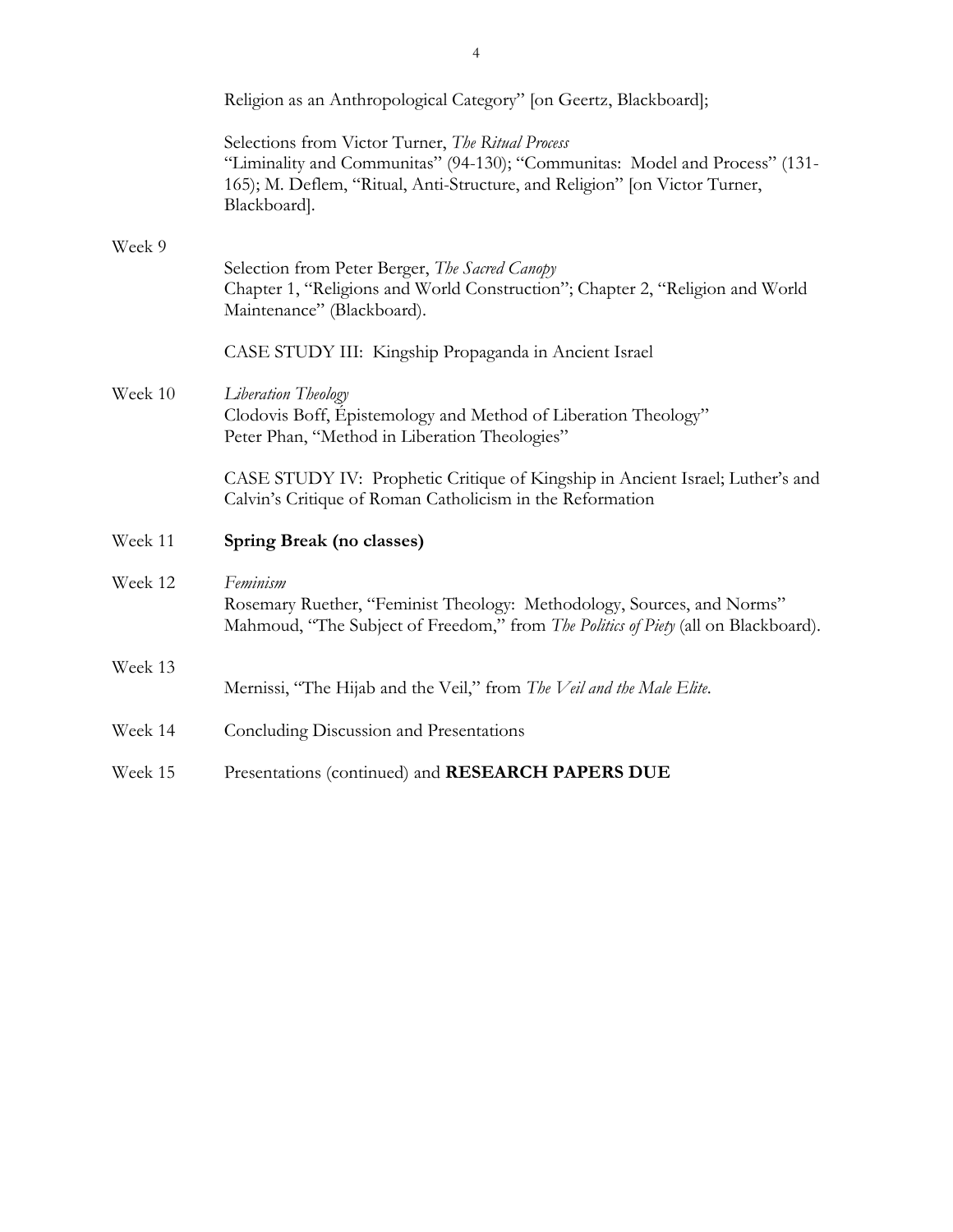#### SELECT BIBLIOGRAPHY

Berger, Peter. *The Sacred Canopy: Elements of a Sociological Theory of Religion*. New York: Anchor Books, 1967.

De Certeau, Michel, *The Practice of Everyday Life*. U of Minnesota Press, 1998.

Easton & Gudat, *Writings of the Young Marx on Philosophy and Society*. New York, Anchor, 1971.

Eliade, Mircea. *The Sacred and thePprofane: the Nature of Religion* New York: Harper & Row, 1961.

Evans-Pritchard, E. *Theories of Primitive Religion.* Oxford: Clarendon Press, 1965.

Evans-Pritchard, Edward*. Witchcraft, Oracles, and Magic Among the Azande.*  Clarendon Press, 1976

Fiorenza, Elisabeth Schussler, *In Memory of Her: A Feminist Theological Rreconstruction of Christian Origins.*  New York: Crossroad, 1983.

Foucault, Michel. *Religion and Culture*. Taylor & Francis, 1999.

Foucault, Michel, *The Order of Things*. New York, Pantheon, 1971.

Frazer, James George. *The Golden Bough*. London: Macmillan & Co., 13 vols, 1890-1915; Abridged edition in one volume entitled *The New Golden Bough*. New York: Anchor Book, 1961.

Freud, Sigmund: 'Chapter 3. Animism, magic and the omnipotence of thought' .Totem and taboo [1913]. (online version at the group).

Geertz, Clifford. 1957. "Ethos, World View, and the Analysis of Sacred Symbols." *The Antioch Review*. 17: 4. 401-437.

Geertz, Clifford. 1993 [1966]. "Religion as a cultural system." Pp. 87-125 in Clifford Geertz, *The Interpretation of Cultures: Selected Essays*. London: Fontana Press.

Gross, Rita. *Feminism and Religion: An Introduction*. Boston: Beacon Press, 1996.

Hervieu-Leger, Danièle. *Religion as a chain of memory*. New Brunswick, N.J.: Rutgers University Press, 2000.

Hinnells, John, ed. *The Routledge Companion to the Study of Religion.* London / New York: Routledge, 2005. (Paperback, isbn: 0-415-33311-3).

James, William. 1958 [1902]. "The Reality of the Unseen." *The Varieties of Religious Experience*. New York: Penguin Books. 58 - 75." Also online:<http://www.psywww.com/psyrelig/james/toc.htm>

Jung, Carl Gustav. *Four Archetypes*: *Mother, Rebirth, Spirit, Trickster*. London, New York: Routledge, 2003.